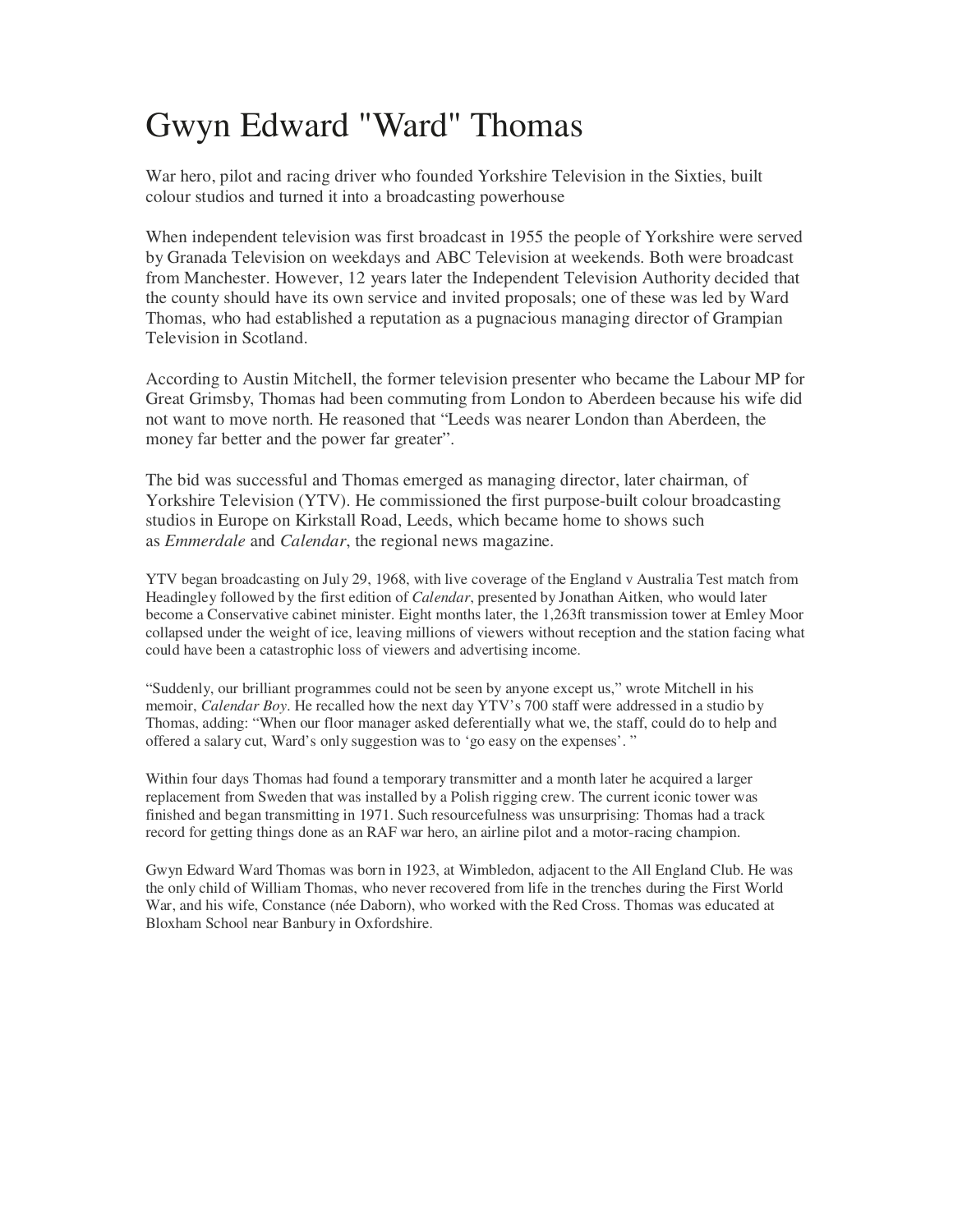

Thomas, front row, second left, with the RAF crew that flew on D-Day

The family took holidays in France and Belgium, and eventually Ward's parents were persuaded to allow him to spend a year at a lycée in Rouen. In May, 1940, he made his own way by train to Saint-Malo, Brittany, after the Nazi invasion and waited on the beach for three weeks before finding a ferry back to Britain, where the family had by then moved to Ealing in west London.

When the family home was damaged in a German bombing raid, Thomas decided to sign up for the war effort. In 1941, at the age of 18, he joined RAF Bomber Command, training as a navigator and pilot in South Africa. He was posted to No 100 Squadron as a Lancaster pilot and later served with No 550 Squadron, flying 36 missions over France and Germany, including the Nuremberg raid of March 30-31, 1944, when Bomber Command lost 105 aircraft in one night. Ward was awarded the Distinguished Flying Cross "for upmost fortitude, courage and devotion to duty in air operations".

On June 5, 1944, he was the navigator in a Lancaster known as "Bad Penny II". It was commanded by Kenyon Bowen-Bravery and fired the opening salvo of Operation Overlord, heralding the D-Day landings. It took them just under two hours to reach their target, where they dropped fourteen 1,000lb bombs on a gun battery overlooking the Normandy coast. "When we got there we couldn't find it, it was dark," recalled Thomas. "It wasn't until they made the mistake of shooting at us that we could see them." The seven-man crew was awarded the Croix de Guerre by the French government for "services rendered in this great event in history".

In 1945, while still in uniform, he married Patricia Cornelius after they had met in the listening booth of the LP section of a London department store. The couple had a daughter, Christina, who works in television and survives him. The marriage was dissolved in 1989 and two years later he married Janice Dunn, who also worked in television. She survives him with their son, Guy, who is a venture capitalist.

After leaving the RAF, Thomas joined Swissair, often flying to New York and relishing the "mileage pay" that was then the norm for pilots. Although he left the airline in 1953 he continued to enjoy travelling at speed, albeit now as a racing driver. He won the Prix de la Province de Namur in Belgium in 1952 and the Brands Hatch championship. He was rewarded with honorary membership of the British Racing Drivers' Club.

Yet motor racing in the days before sponsorship was just a hobby; he joined the fledgling Granada Television in 1955, selling airtime to advertisers. Six years later he was part of the consortium that successfully bid for the Grampian Television franchise, becoming sales director and, shortly afterwards,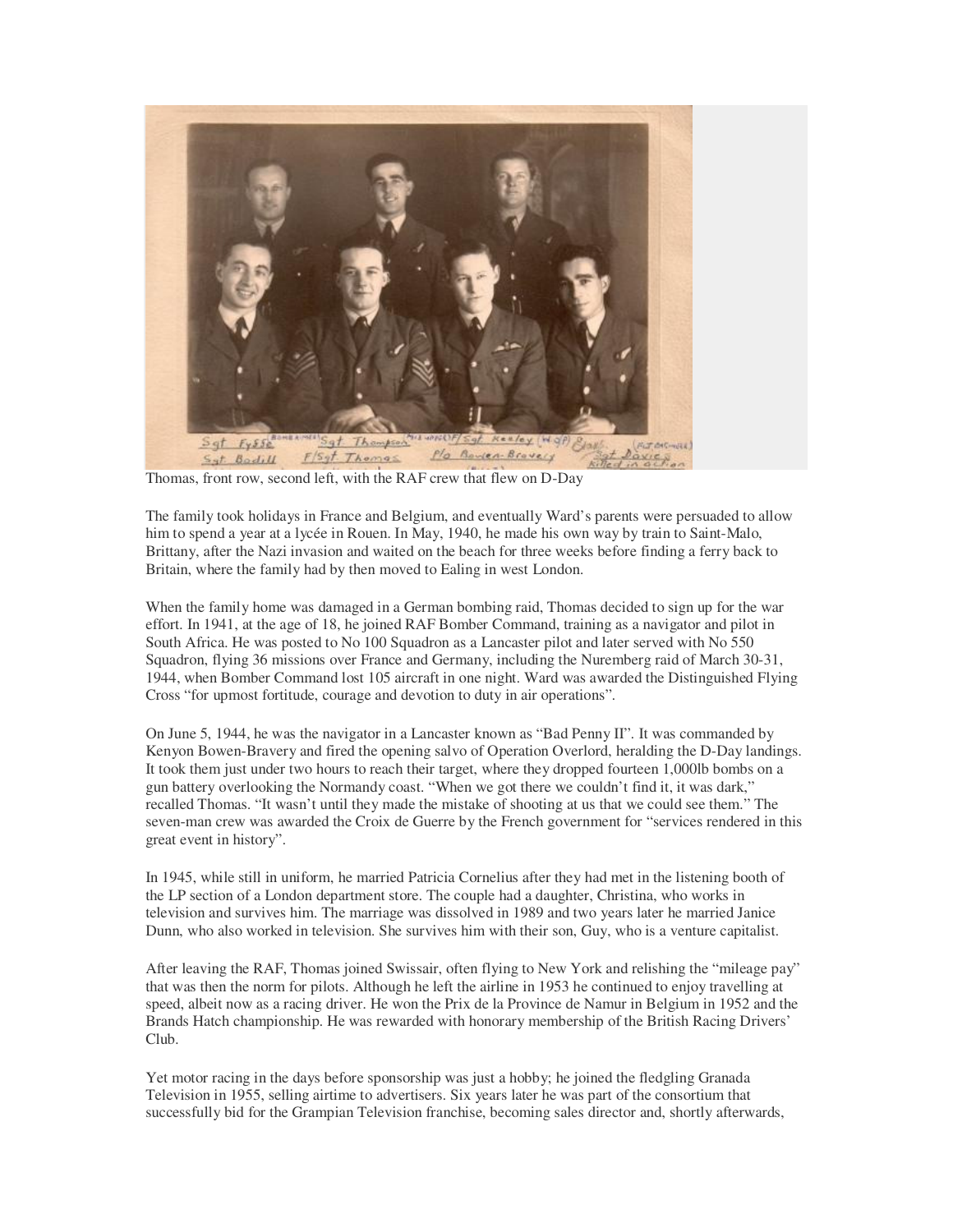chief executive. This brought him into conflict with the unions over restructuring and at one point he threatened to close the station.

Having won the YTV bid in 1967, Thomas faced further industrial unrest at the new company and, as not all the studios were ready, some programmes had to be made in a disused trouser factory. Yet he brought in Paul Fox, the former controller of BBC One, as head of programmes and the relatively small company was soon punching above its weight. Its output included gameshows such as *3-2-1* and *Winner Takes All* as well as documentaries such as *Johnny Go Home* (1975), about the plight of homeless youngsters, and *Too Long a Winter* (1973), which told the story of Hannah Hauxwell (obituary, February 2, 2018), who farmed alone in the Pennines.

Although the Yorkshire franchise had been intended to provide more local programming, Ward was keen to consolidate, or, as Mitchell put it, he schemed "remorselessly". He forged a union with Tyne Tees Television to form Trident Television, but plans to include Anglia Television were vetoed by the broadcasting authority. Trident was forced to divest itself of television companies during franchise renewals in 1980.



Winning the Prix de la Province de Namur in 1952

The company used the proceeds to purchase the Playboy casinos and betting shops from Hugh Hefner, later adding Windsor Safari Park to its eclectic portfolio. Thomas did not see himself as a gambling mogul, however, and in 1984, after the company had posted record profits of £10.3 million (about £34 million today), he retired to the south of France to enjoy his motorboats. Nine years later he was persuaded to come to the rescue of what had become Yorkshire-Tyne Tees Television after it ran into financial difficulties. He oversaw a boardroom clear-out and staff were ordered to accept new contracts.

The improved financial situation coincided with the arrival of Bruce Gyngell, another influential executive who had taken on the unions at TV-am and persuaded Thomas to join him in a moral crusade. Plans to broadcast programmes such as *Carnal Knowledge*, *The Good Sex Guide* and *Hollywood Lovers*, which had segments about the "mile-high club" and plastic surgery for genitalia, were dropped in favour of repeats of *Whicker's World,* which had been a stalwart of the station's early years. As Thomas explained in a letter to *The Times* on January 10, 1997: "I believe that independent television, as a service directed at the family audience, should be able to perform without recourse to gratuitous violence, sexual titillation and smut without wit."